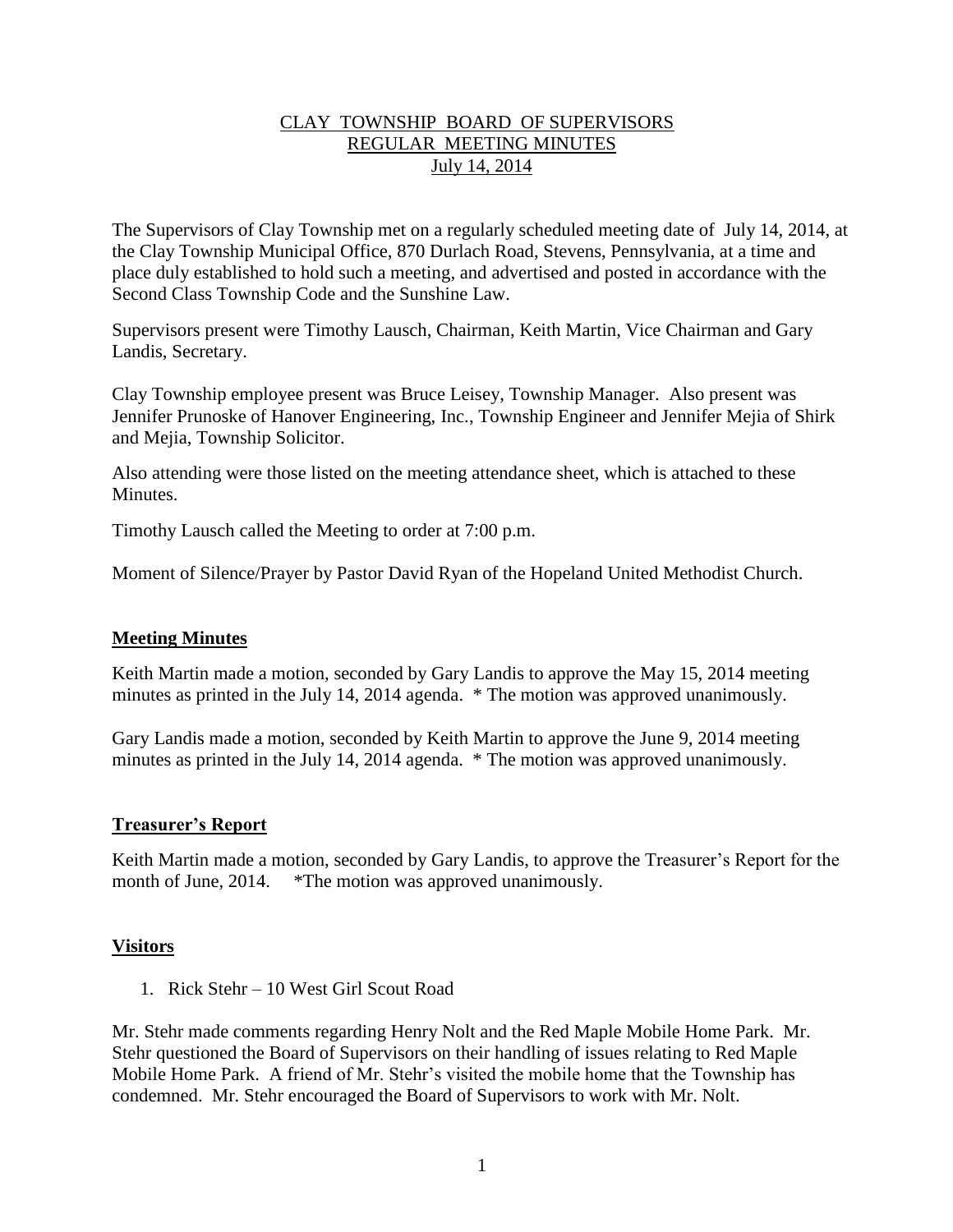The Township Manager inquired from Mr. Stehr which mobile home was visited since there are 4 condemned units in the park and Mr. Stehr was not sure which unit it was.

No decisions were made at this time.

2. Clair Beyer, 401 Middle Creek Road

Mr. Beyer shared the same concerns as Mr. Stehr.

No decisions were made at this time.

# **Engineer's Report**

1. Willis & Joanne Lefever – Escrow Release Request (07-21)

After discussion, Gary Landis made a motion, seconded by Keith Martin to release entire escrow in the amount of \$1,535.77 which represented the 18 month maintenance guaranty for roadway improvements.. \* The motion was unanimously approved.

2. Modification of Hometowne Square Phase Two Agreement Regarding Sewer Hook-up

Jennifer Mejia reviewed the sewer piping changes with the Board of Supervisors and the Temporary Utility Agreement previously executed by the Developer and approved by the Board of Supervisors.

Keith Martin made a motion, seconded by Gary Landis to allow Hometowne Square Phase Two to proceed with development of the reference lots on Ashton Circle (#29, 32, 34 and 36) without the need to come before the Board of Supervisors for approval of changes for each lot. The changes will be reflected on the "As Built" plans when construction is completed. \* The motion was unanimously approved.

3. Weaver Excavating & Contracting Waiver of Land Development and SWM Plan (14-04)

Chuck Hess, Forino Company, and Dwayne Weaver, developer, reviewed the plan with the Board of Supervisors.

The Forino Company has prepared a Post Construction Stormwater Management Plant to account for the construction of a storage building associated with parking lots and driveway access to the proposed development. The tract is located on the south side of Hopeland Road. The new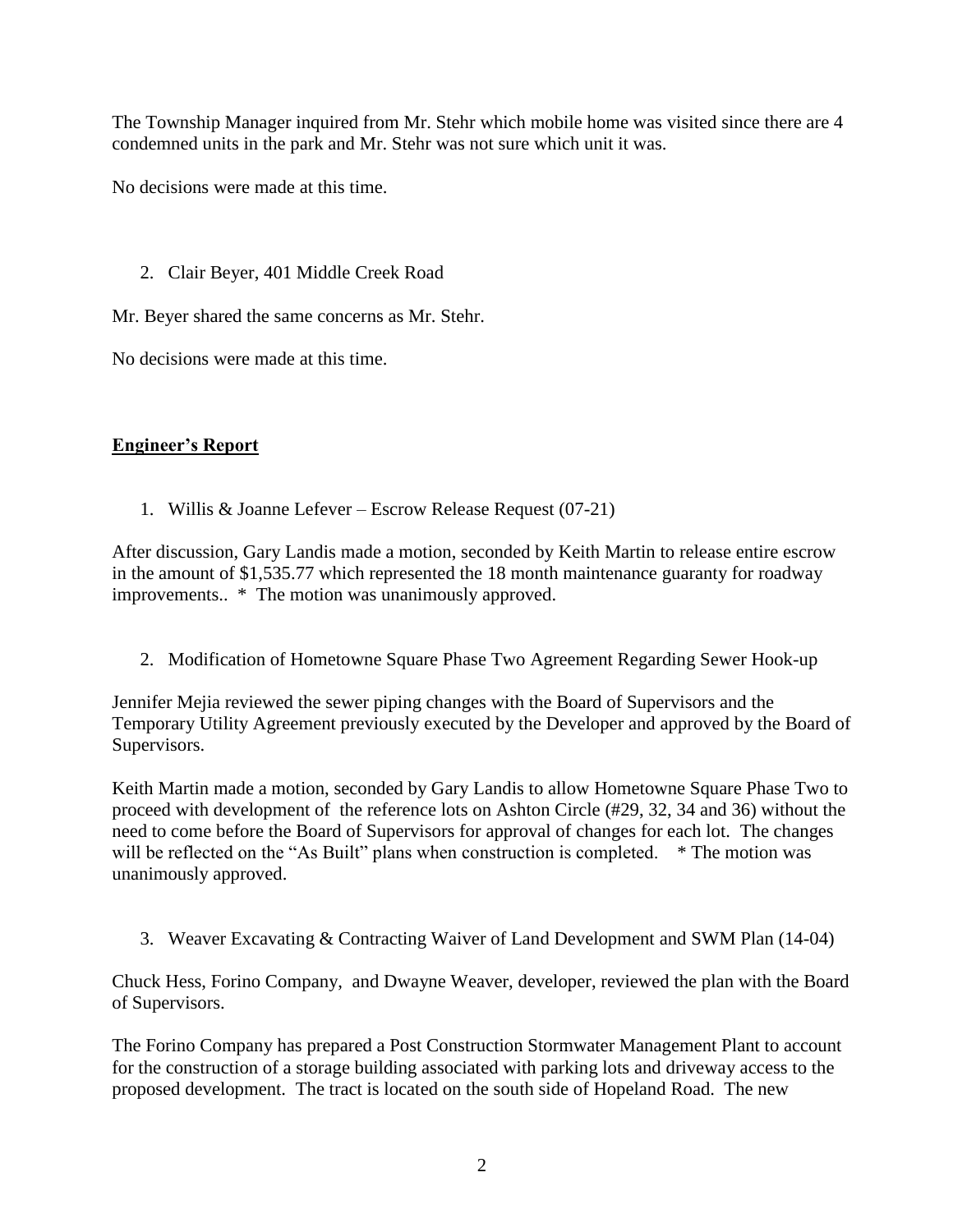improvements include a 11,250 square feet building which is for storage of the property owner's construction equipment and agricultural implements, an estimated 9,538 square feet parking lot and 5,207 square feet driveway. The total disturbed area is less than 1 acre.

Based on the current Clay Township Ordinances, a Land Development Plan and Storm Water Management Plan are required to address the future development of the property with the proposed improvements and the associated increase in impervious coverage. After construction of the proposed improvements, the runoff from the entire impervious area of the building and parking area will be conveyed through designed swales and to an underground infiltration tank. The increased runoff from the proposed driveway will be directed into a 3'X3'X250' infiltration trench on the east side of the driveway. Both the underground infiltration tank and the infiltration trench will provide storage volume for the 100-year storm event in order to address the increase in peak rate runoff and 50% reduction requirements. In addition, they will address both the Water Quality and Best Management Practices requirements of the Townships by providing an opportunity for infiltration.

The proposed location of the project site is within an existing 78-acre property which access along Hopeland Road (a State Road), within Clay Township, Lancaster County PA. The property is currently being developed and contains an existing single-family dwelling, barn/garage and other outbuildings that are surrounded by farmland. The proposed site for the new improvement is presently undeveloped with a predominately farmland cover condition. The site drains in southwesterly direction.

After review, Gary Landis made a motion, seconded by Keith Martin to approve the following waiver/modification for the plan. \* The motion was unanimously approved.

### Section 303 and Section 304 – Preliminary and Final Plans

The applicant is requesting waivers of the requirements to provide Preliminary and Final Land Development Plans. The applicant states that after review and approval by the Township, the Stormwater Management Plan can address all of the necessary and required aspects of constructing the proposed building and site improvements. The scope of this project is relatively small and is related to construction a second principle building for the storage of both agricultural and commercial equipment. The applicant feels that the proposed building could be considered as a "partial" accessory building since it will also be used to store agricultural implements. The applicant notes that the building will be utilized solely by the owner of the existing 78.2 acre property, and no subdivision of land is proposed or necessary. The applicant also notes that the project just barely exceeds the threshold of 10,000 square feet for Minor Land Development Plan (Section 309) by virtue of the proposed building just above that threshold. The request also indicates that the Zoning approval for the new building and use has already been obtained from the Township Zoning Hearing Board. A Highway Occupancy Permit has already been obtained from the Pennsylvania Department of Transportation for the proposed, separate Minimum use Driveway to the building. The applicant has indicated that upon favorable action on the above requested waivers, he agrees to install the required bathroom facilities per the Building Code. The proposed bathroom facility would be served by a second on-lot sewage disposal system near the building. The necessary Planning Module and associated design of the system would be address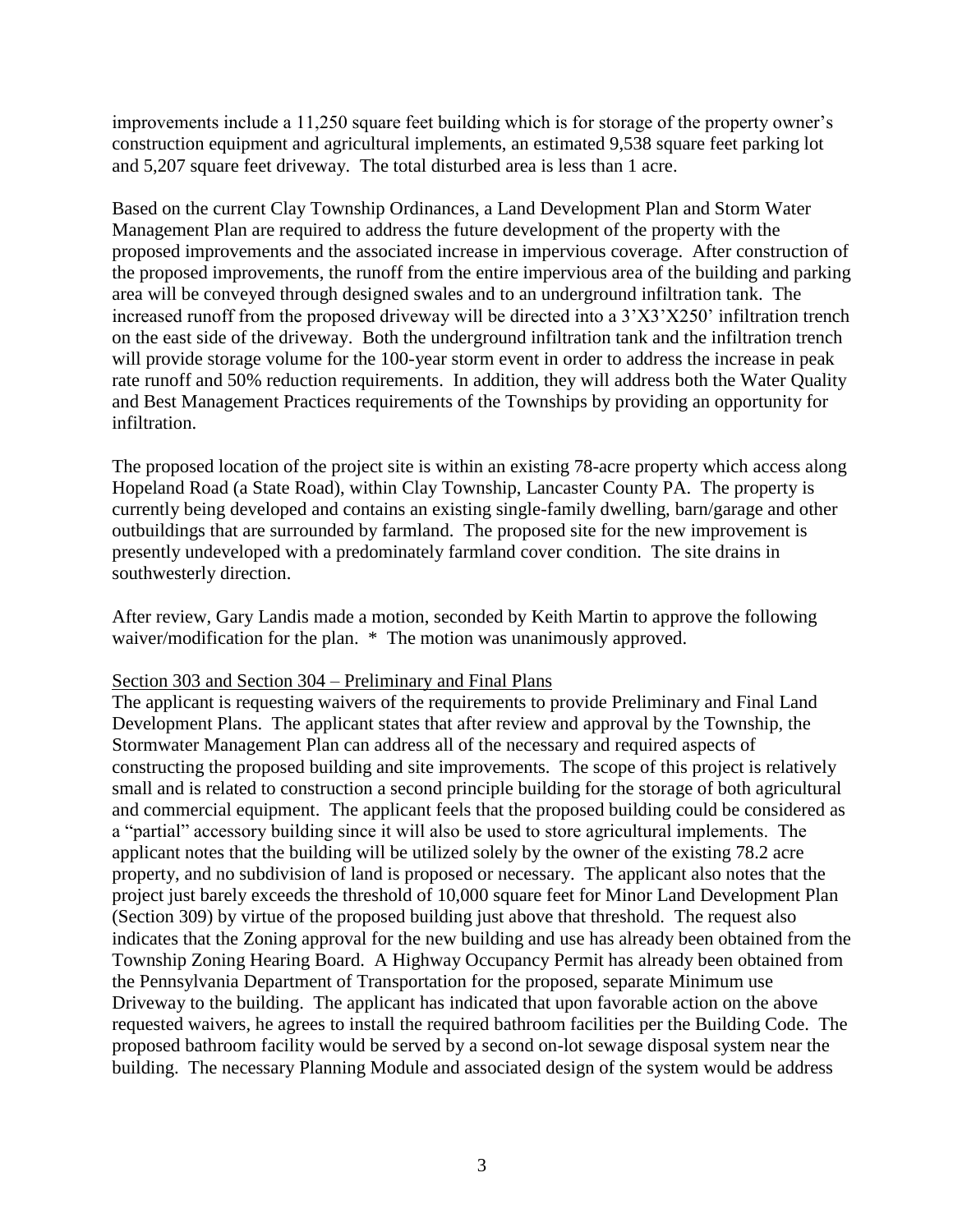as part of the Building Permit Application. The applicant also notes another on-lot well will be drilled in order to provide a source of potable water for the building.

### Stormwater Management

Section 303.A.16 and Section 402.B.19 – A minimum 20 foot easement shall be provided around the stormwater facilities

The applicant is requesting a modification of the minimum easement width of the stormwater management easement around Swale 2 along the eastern side of the building. The applicant indicates that in order to maintain the limit of disturbance a 10 foot easement width is proposed around Swale 2. The applicant indicates the top width of the proposed Swale 2 is eight (8) feet which if the easement is centered around the swale with one (1) foot on each side of the swale. The applicant also notes that access to the easement will be provided by virtue of the expanded easements extending to the public right-of-way along Hopeland Road.

Gary Landis made a motion, seconded by Keith Martin to approve the plan contingent on compliance with the Hanover Engineering letter date 7/14/14 and escrow in the amount of \$24,027.87. \* The motion was unanimously approved.

4. John & Alta Nolt Lot Add-On Plan (14-05)

Jennifer Prunoske, Hanover Engineering reviewed the plan with the Board of Supervisors.

Mr. Nolt is purchasing an additional 9.573 square feet from the property located at 495 E Mt Airy Road to be added to his 9.9 acre property.

Gary Landis made a motion, seconded by Keith Martin to approve the Nolt Lot Add-On Plan. \* The motion was unanimously approved.

5. Hometowne Square Phase Two Escrow Release

Keith Martin made a motion, seconded by Gary Landis to approve a reduction of escrow for Hometowne Square Phase Two in the amount of \$104,069.25, leaving a balance of \$568,718.78. \* The motion was unanimously approved.

### **Old Business**

1. Rock Road Bridge Repair Bid Update

This item was tabled until next meeting.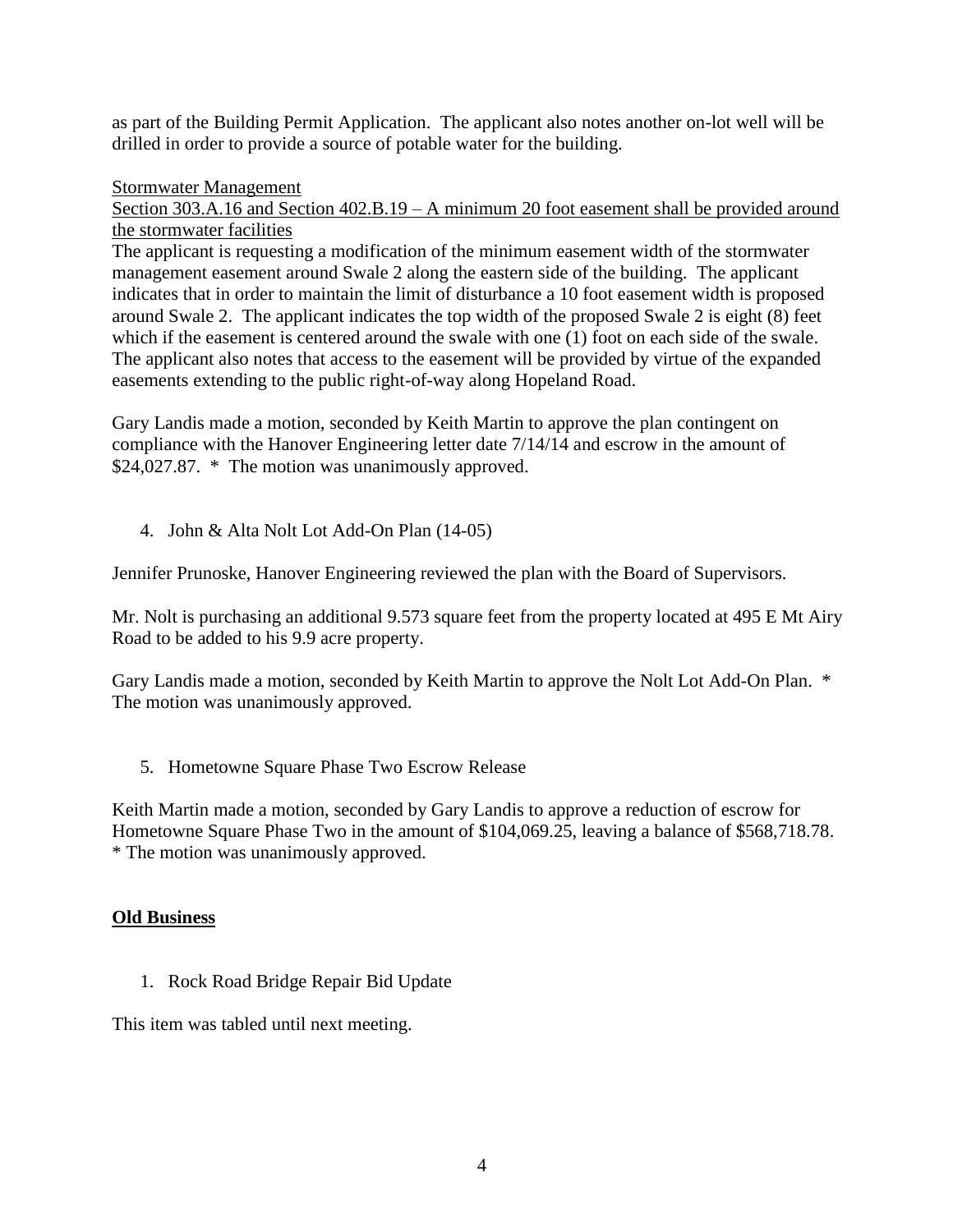2. Discussion on Village of Clay Sewer Feasibility Study

The Township Manager reviewed the memo regarding the meeting on 4/3/14 with the Board of Supervisors.

Keith Martin made a motion, seconded by Gary Landis to authorize advertising a public meeting to be held with the impacted residents and the Board of Supervisors.

### **New Business**

1. 680 Hopeland Road – Relief from Fence Type Requirement

Mr. & Mrs. Barto, 680 Hopeland Road would like to replace their split rail fence with a solid fence vinyl fence and locate it closer than 3' to their neighbors property. Their neighbor does not have a problem but has not had an opportunity to submit a letter stating his agreement with fence.

Gary Landis made a motion, seconded by Keith Martin to approve relief of Chapter 10, Section 104 H and I of the Clay Township Code of Ordinances, to allow a solid fence and placement of the fence closer than 3 feet to the property line contingent on review and approval from Donald Summers, 684 Hopeland Road whose property boarders the fence. \* The motion was approved unanimously.

2. Tax Exoneration Request for 545 Mountain Road

Keith Martin made a motion, seconded by Gary Landis to approve the real estate tax exoneration for 545 Mountain Road. The property owner combined 2 separate parcels and will receive a new tax bill for the combined parcels. \* The motion was approved unanimously.

3. Review Electric Contract

The Township Manager reviewed the Proposal to purchase electric for municipal operations.

Keith Martin made a motion, seconded by Gary Landis to approve a 3 Year Electric Contract with Guttman Energy at a price of .0818 KWH starting with the December 2014 billing. \* The motion was approved unanimously.

### 4. Resolution to Extend NLCRPD Contract

After discussion, Gary Landis made a motion, seconded by Keith Martin to adopt Resolution #071414 to extend the Charter Agreement with the NLCRPD for 5 additional years through 12/31/2021. \* The motion was approved unanimously.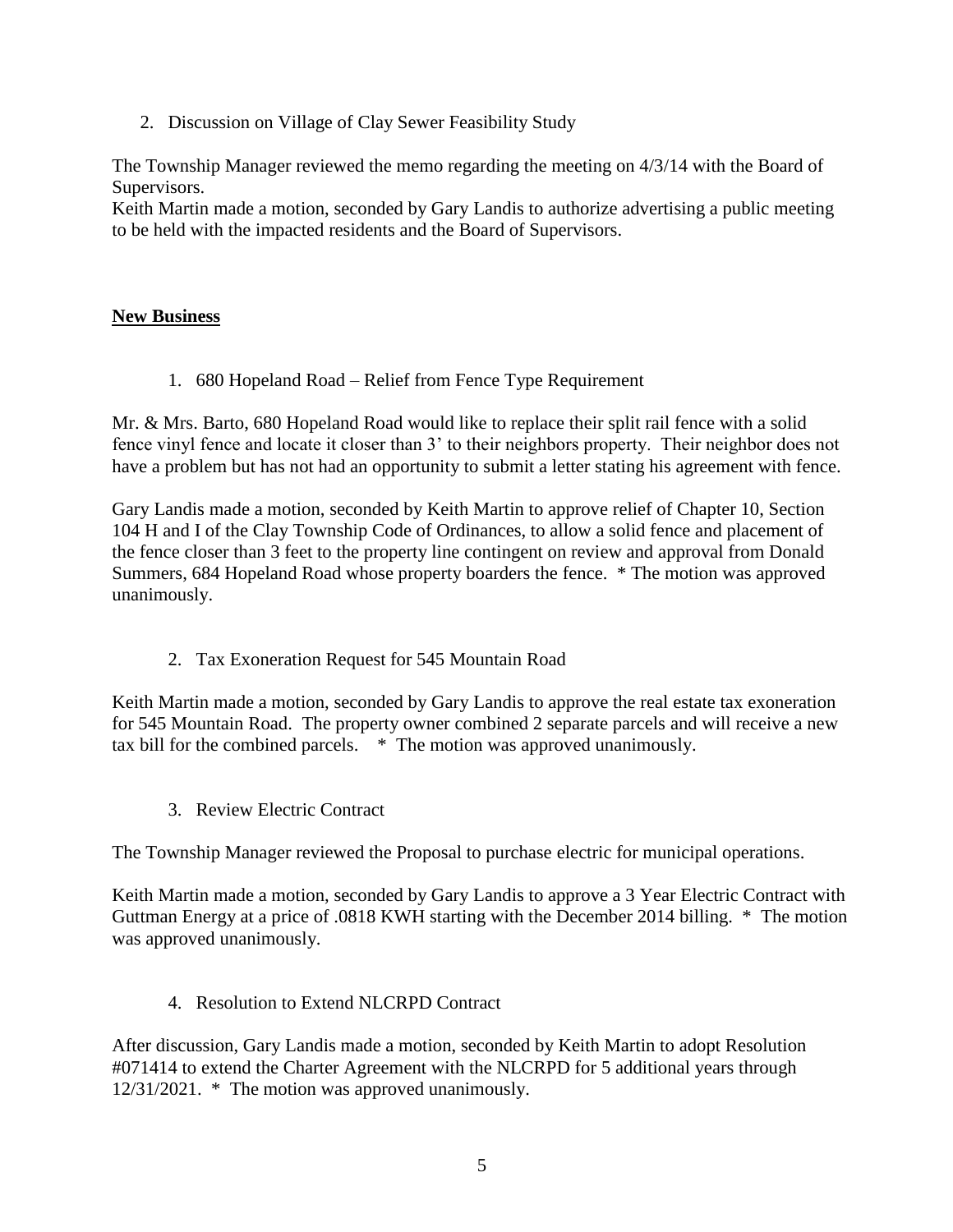Gary Landis would like to thank the NLCRPD for their reports issued to the Board of Supervisors of each municipality each month.

# 5. Resolution to Approve Penn Dot Winter Maintenance Agreement

Gary Landis made a motion, seconded by Keith Martin to adopt Resolution #071414A to enter into agreement with Penn Dot to provide winter maintenance on Mt Airy Road, Clearview Road and Kleinfeltersville Road to be reimbursed in the amount of \$13,019.02 per year. \* The motion was approved unanimously.

# 6. Authorize Purchase of Grating for Sewer Plant Tanks

Keith Martin made a motion, seconded by Gary Landis to approve purchase of up to 17 sections of 20' long 2' wide aluminum I bar grating at a cost of \$353 per 20' section. Three quotes were received: (1) Dutchland 66 pcs  $2X5$  \$11,550; (2) Musser Ent Supplies 66 pcs  $2X5$  \$11,880; (3) Musser Ent Supplies 17 pcs 2X20 \$6,001.00. \* The motion was approved unanimously.

\*\*\* Keith Martin excused himself from the meeting because Rachel Martin is his Mother and Countryside Enterprises is an employer. \*\*\*

# **Engineering – Cont**

6. Rachel Martin Escrow Release

The Township Manager stated that a \$3,000 cash escrow was being held until the development site seeding was completed and established. The site was inspected (pictures taken) and the improvements are in place and established.

Gary Landis made a motion, seconded by Tim Lausch to release the escrow in the full amount of \$3,000. \* The motion was approved unanimously.

7. Countryside Enterprises Modification to Traffic Study Request

There was discussion on the Countryside Enterprises request for a waiver of a Preliminary Plan that was recently submitted.

Gary Landis made a motion, seconded by Tim Lausch to authorize Jennifer Mejia to prepare summary of discussions of the last two meetings with Township Staff and Countryside Enterprises regarding the waiver request.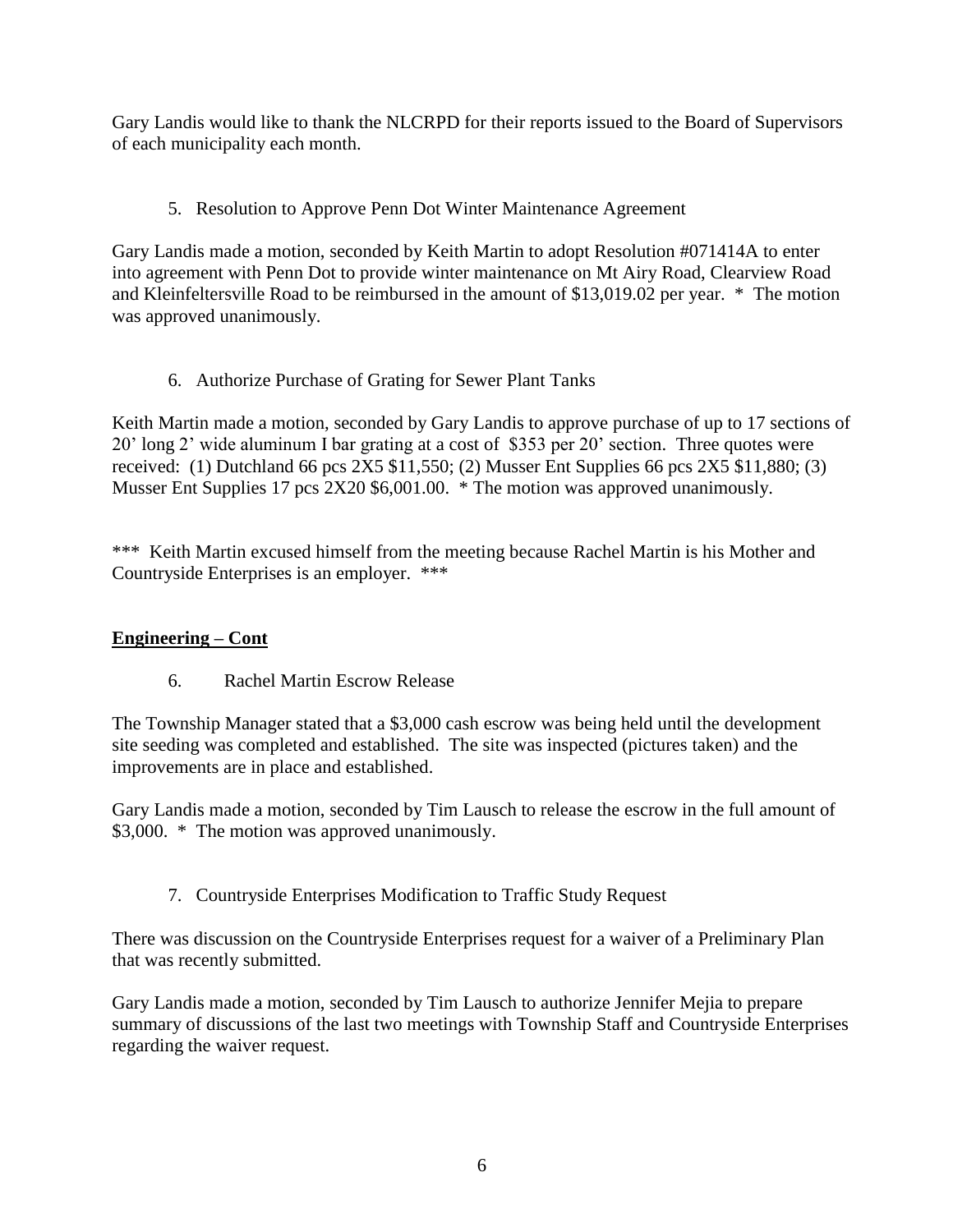The Board of Supervisors is not inclined to approve a waiver of Preliminary Plan but will consider expediting the review process to the extent possible, should the Developer choose to concurrently submit Preliminary and Final Plans.

Gary Landis made a motion, seconded by Tim Lausch to approve advertising of a special meeting on 8/1/14 at 7:30 am to review potential development issues with the Countryside Enterprises development. \* The motion was unanimously approved.

\*\*\* Keith Martin returned to the meeting\*\*\*

### **Executive Session**

Gary Landis made a motion, seconded by Keith Martin to enter into Executive Session to discuss potential litigation issues. \* The motion was unanimously approved.

Gary Landis made a motion, seconded by Keith Martin to exit Executive Session. \* The motion was unanimously approved.

No decisions were made at this time.

### **Bills to be Paid**

#### General Fund

Gary Landis made a motion, seconded by Keith Martin, to approve the General Fund bills totaling \$27,927.90 for the month of June. \* The motion was approved unanimously.

#### Rec Fund

Gary Landis made a motion, seconded by Keith Martin, to approve the Recreation Fund bills totaling \$832.57 for the month of June. \* The motion was approved unanimously.

### Sewer Fund

Gary Landis made a motion, seconded by Keith Martin, to approve the Sewer Fund bills totaling \$3,227.16 for the month of June. \* The motion was approved unanimously.

#### Liquid Fuel Fund

Gary Landis made a motion, seconded by Keith Martin, to approve the Liquid Fuel Fund bills totaling \$88,399.35 for the month of June. \* The motion was approved unanimously.